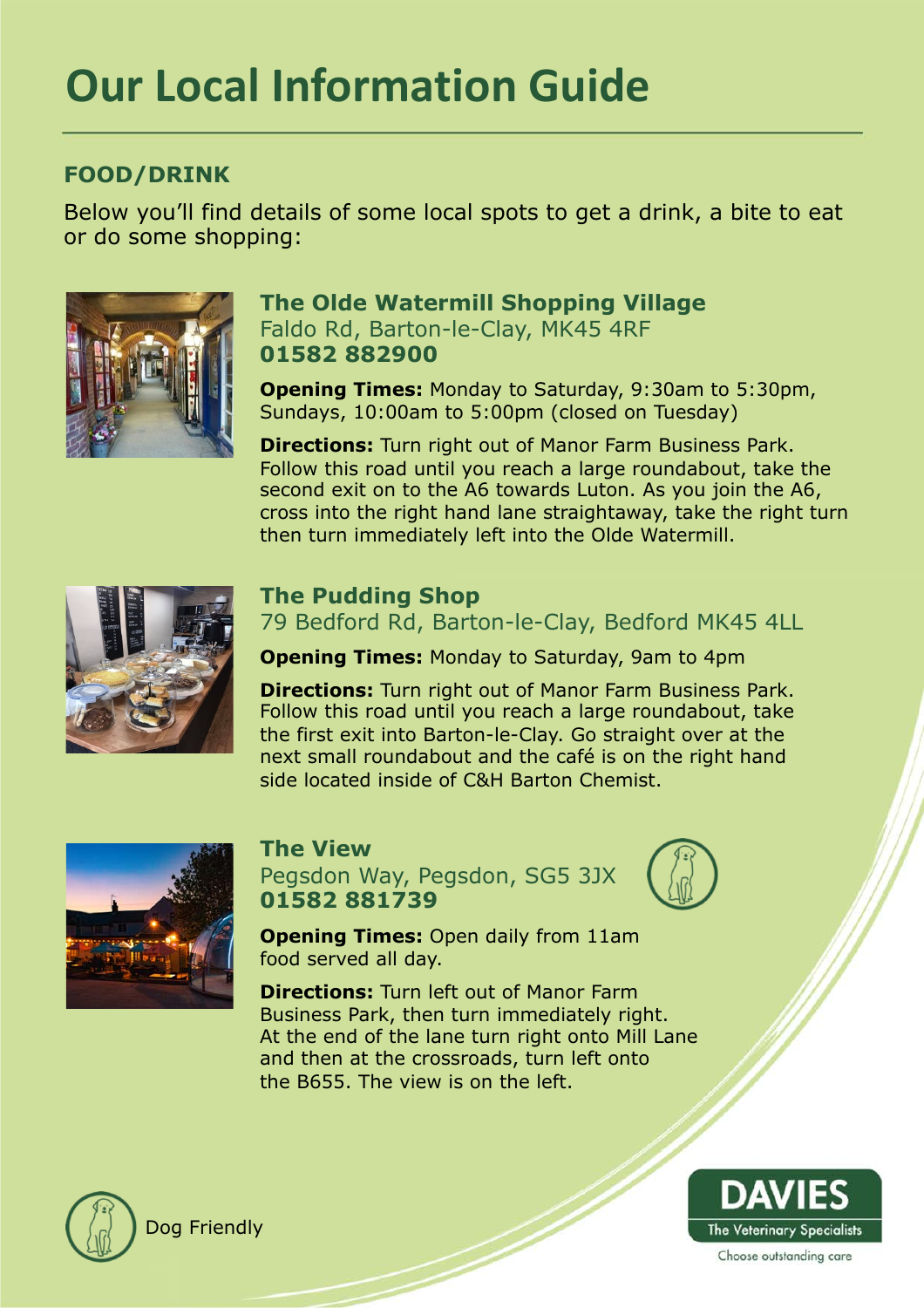

## **The Raven**  Hexton, Hitchin, SG5 3JB **01582 881209**

**Opening Times:** Food served every day from 12pm till 9pm. Dogs allowed in garden only.

**Directions:** Turn left out of Manor Farm Business Park, then turn immediately right, the pub is at the end of this lane.



**The Fox**



**Opening Times:** Open Tuesday to Saturday. Food served 12-3pm and 6pm-9pm daily.

**Directions:** Turn left out of Manor Farm Business Park, follow the road round a sharp bend to the right and follow signs to Pirton. Once you reach the village turn right onto the High Street.



**Hitchin town centre** is approx. 15 minutes' drive, with various shops, restaurants and cafés

**Directions:** Turn left out of Manor Farm Business Park, then turn immediately right. Turn right at the Raven Pub and at the end of the lane, turn left onto the B655. Follow this road through to Hitchin and follow signs for town centre car parking.

| <b>LOCAL TAXIS</b>                  |                                                                 |
|-------------------------------------|-----------------------------------------------------------------|
|                                     | <b>Barton Taxis:</b> 01582 584723 $\frac{1}{2}$ or 07587 886901 |
| <b>Britannia Cabs: 01525 600600</b> | or 01525 877777                                                 |



Dog Friendly

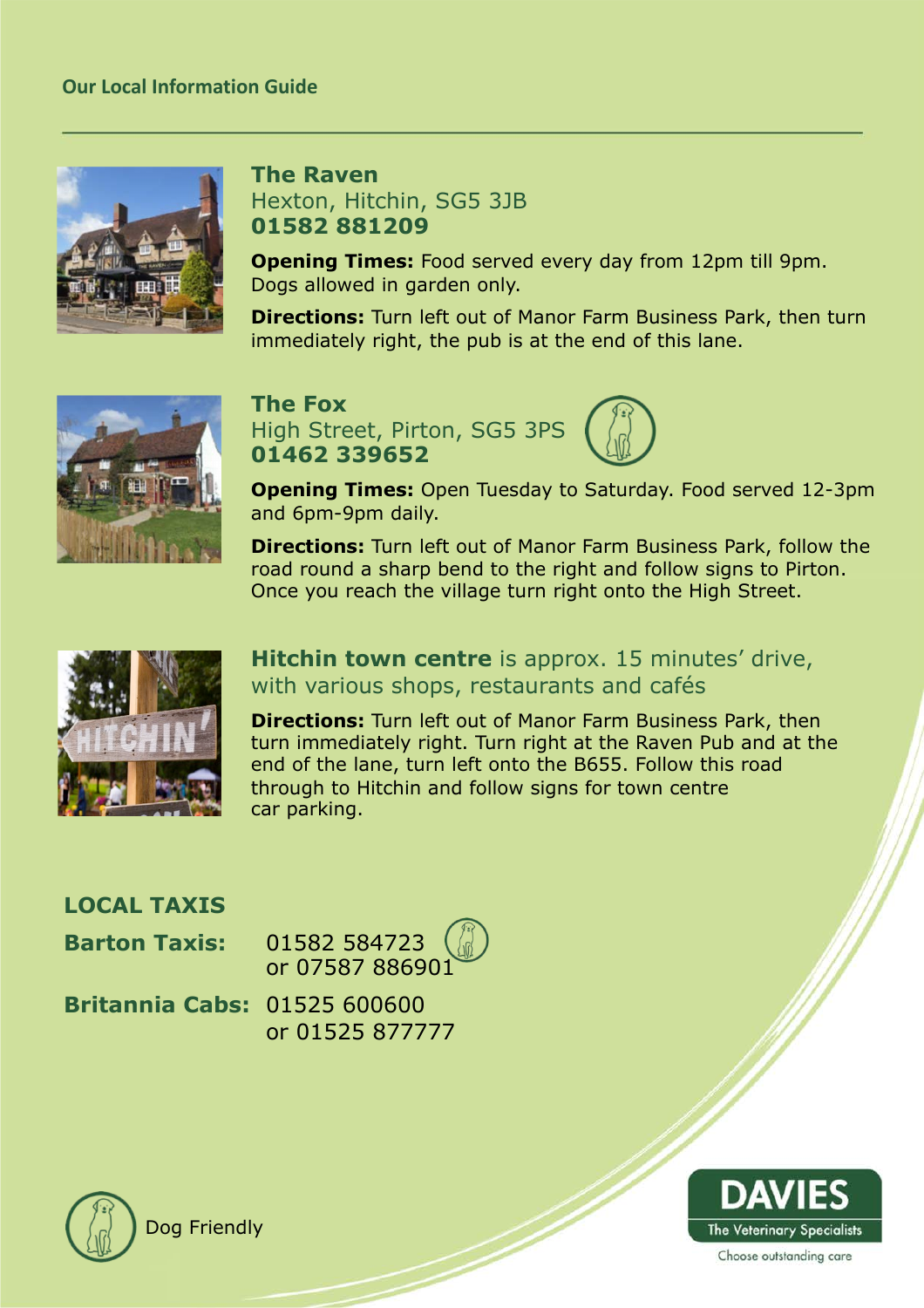## **ACCOMMODATION**



## **Yew Tree House B&B**

19 Bedford Rd, Barton-le-Clay, MK45 4JX **01582 521592** 

**Directions:** Turn right out of Manor Farm Business Park. Follow this road until you reach a large roundabout, take the first exit into Barton-le-Clay. Go straight over the next roundabout onto Bedford Road.



#### **The Old Forge B&B**

133 Sharpenhoe Road, Streatley, LU3 3PS **01582 882145** 

**Directions:** Turn right out of Manor Farm Business Park. Follow this road until you reach a large roundabout, take. the second exit onto the A6 towards Luton. At the next roundabout, take the third exit onto Church Road, then turn left onto Sharpenhoe Road.



#### **The View**

Pegsdon Way, Pegsdon, SG5 3JX **01582 882555** 

**Directions:** Turn left out of Manor Farm Business Park, then turn immediately right. At the end of the lane turn right on to Mill Lane and then at the crossroads, turn left on to the B655. The pub is on the left.



#### **Pegsdon Grange Cottage** Pegsdon **Mary: 07960 063496**



A dog friendly cottage with 6 acres for guests and dogs, sleeps up to 5 people.

**Directions:** The house is located within an easy walk of 200m from the Live and Let Live Pub.



Dog Friendly

**DAVII** The Veterinary Specialists Choose outstanding care